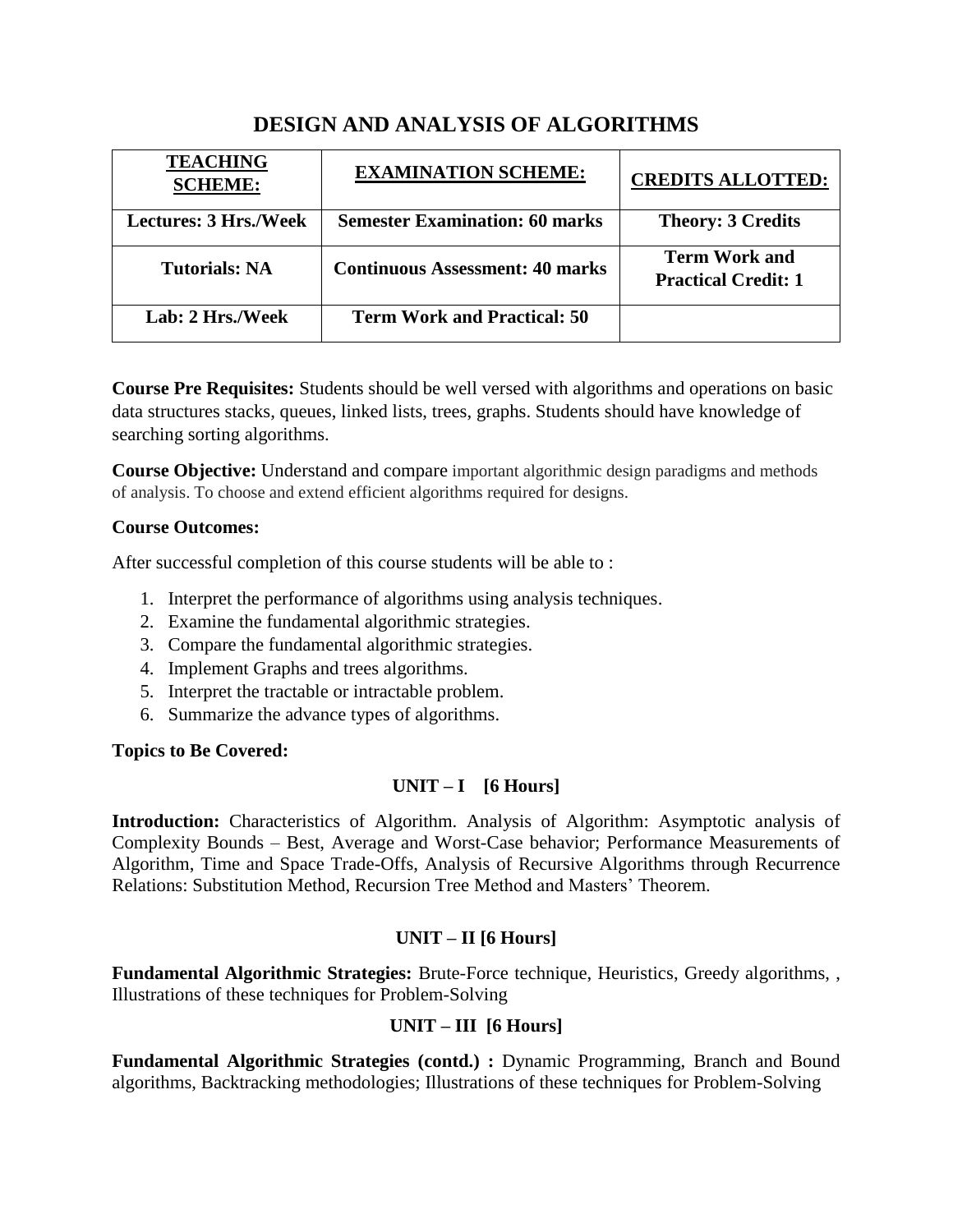#### **UNIT – IV [6 Hours]**

**Graph and Tree Algorithms:** Traversal algorithms: Depth First Search (DFS) and Breadth First Search (BFS); Shortest path algorithms, Transitive closure, Minimum Spanning Tree, Topological sorting, Network Flow Algorithm.

## **UNIT – V [6 Hours]**

**Tractable and Intractable Problems:** Computability of Algorithms, Computability classes – P, NP, NP-complete and NP-hard. Cook's theorem, Standard NP-complete problems and Reduction techniques.

## **UNIT – VI [6 Hours]**

**Advanced Topics:** Approximation algorithms, Randomized algorithms, Class of problems beyond NP – P SPACE, Introduction to Quantum Algorithms.

#### **Home Assignments:**

Implementation of Different Algorithms based on various algorithmic strategies studied abpve using C

#### **Text Books:**

- 1. *Fundamental of Computer Algorithms*, E. Horowitz and S. Sahni, Orient Black Swan
- 2. *Introduction to Algorithms*, T. H. Cormen, C. E. Leiserson and R. L. Rivest, PHI Learning Pvt. Ltd. (Originally MIT Press)

#### **Reference Books:**

- 1. *The Design and Analysis of Computer Algorithms*, A. Aho, J. Hopcroft and J. Ullman, Pearson Education India
- 2. *Computer Algorithms: Introduction to Design and Analysis*, S. Baase, Pearson Education India
- **3.** *The Art of Computer Programming, Vol. 1, Vol. 2 and Vol. 3*, .D. E. Knuth, Addison Wesley

| <b>Syllabus for Unit Test:</b> |                                         |
|--------------------------------|-----------------------------------------|
| Unit Test -1                   | $UNIT - I$ , $UNIT - II$ , $UNIT - III$ |
| Unit Test -2                   | $UNIT - IV$ , $UNIT - V$ , $UNIT - VI$  |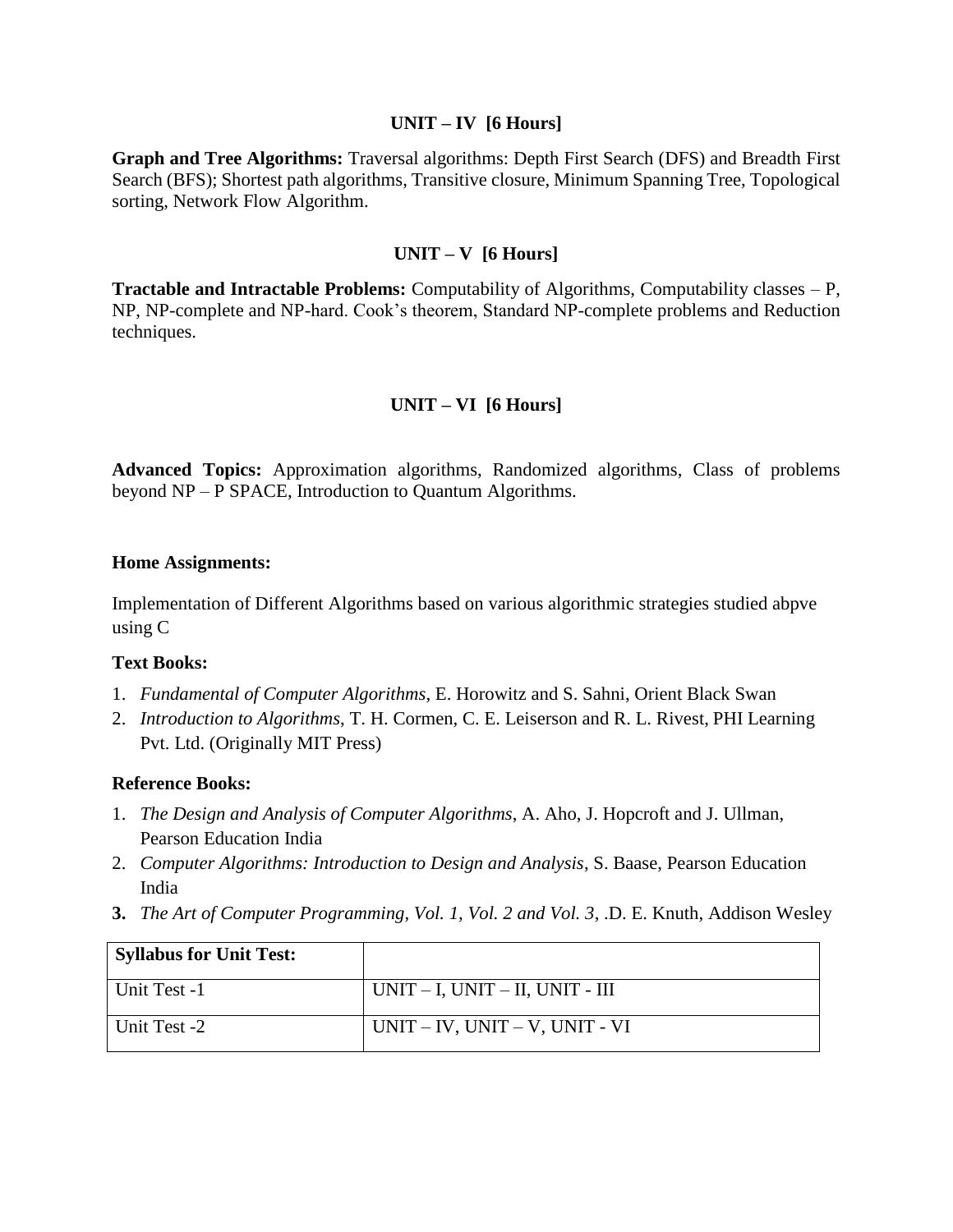# **Compiler Design**

| <b>TEACHING</b><br><b>SCHEME:</b> | <b>EXAMINATION SCHEME:</b>             | <b>CREDITS ALLOTTED:</b>                           |
|-----------------------------------|----------------------------------------|----------------------------------------------------|
| <b>Lectures: 3 Hrs/Week</b>       | <b>Semester Examination: 60 marks</b>  | <b>Theory: 3 Credits</b>                           |
| <b>Tutorials: Nil</b>             | <b>Continuous Assessment: 40 marks</b> | <b>Term Work and</b><br><b>Practical Credit: 1</b> |
| Lab: 2Hrs/Week                    | <b>Term Work and Practical: 50</b>     |                                                    |

## **Course Pre Requisites:**

- 1. The students should have learnt Theory of Computation.
- 2. Basic of the structure of any Programming Language and Grammars.
- 3. Know the basics of Computer organization and Assembly Language Programming.

## **Course Objective:**

- 1. To study the Compiler Design Tools.
- 2. To understand the Compiler for various Programming Languages.

#### **Course Outcomes:**

- 1. Understands compiler and various phases in compilation.
- 2. Understand Parser and its various techniques.
- 3. Understands Syntax Directed Translation, Symbol Tables and their applications.
- 4. Learn the techniques of Code Optimization.
- 5. Learn the techniques of Code improvement.
- 6. Understands compilation of Object Oriented features.

#### **Topics to Be Covered:**

## **UNIT – I [6 Hours]**

**Introduction:** Phases of compilation and overview. Lexical Analysis (scanner): Regular languages, finite automata, regular expressions, relating regular expressions and finite automata, scanner generator (lex, flex).

## **UNIT – II [6 Hours]**

**Syntax Analysis (Parser):** Context-free languages and grammars, push-down automata, LL(1) grammars and top-down parsing, operator grammars, LR(O), SLR(1), LR(1), LALR(1) grammars and bottom-up parsing, ambiguity and LR parsing, LALR(1) parser generator (yacc, bison)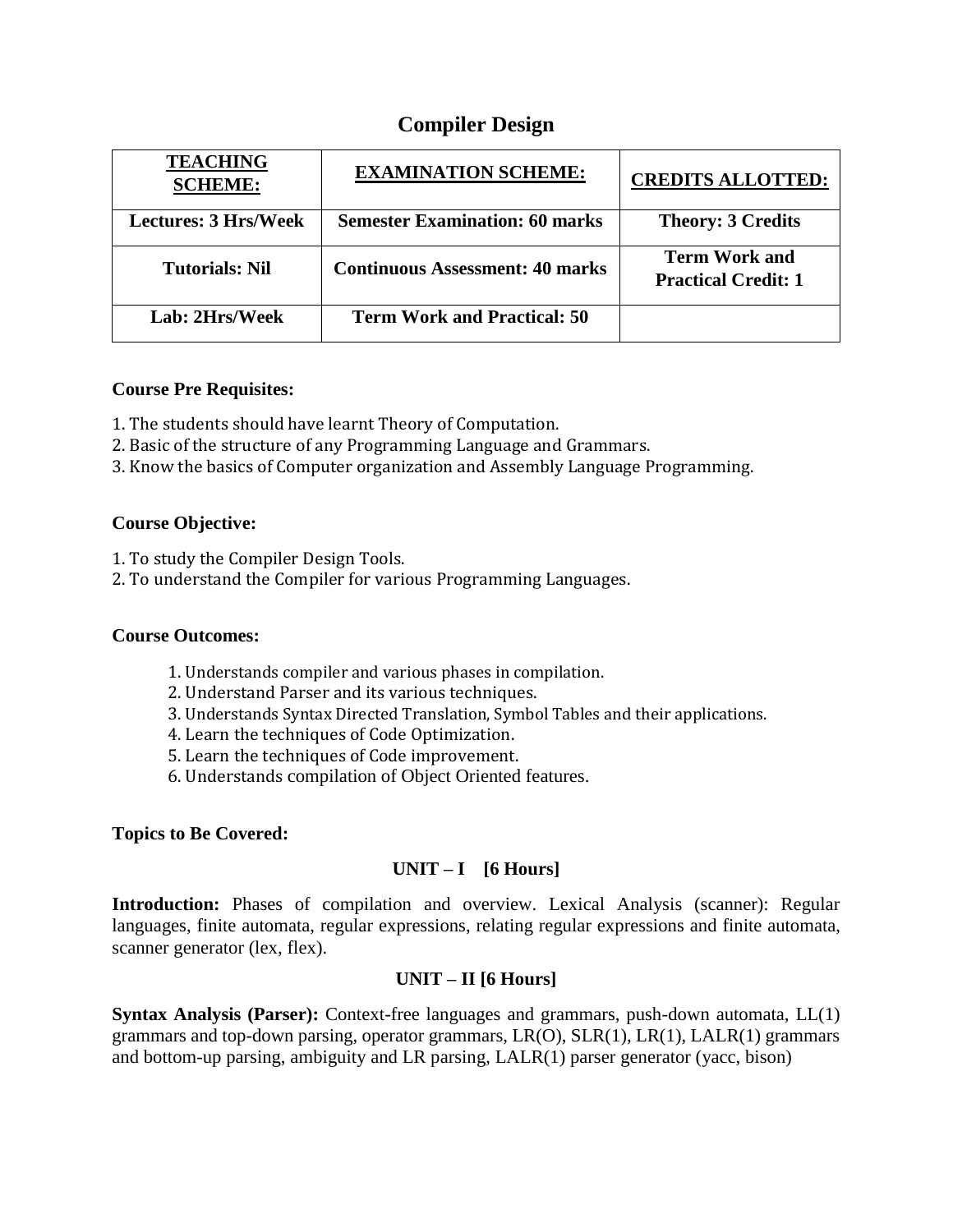#### **UNIT – III [6 Hours]**

**Semantic Analysis:** Attribute grammars, syntax directed definition, evaluation and flow of attribute in a syntax tree.

**Symbol Table:** Basic structure, symbol attributes and management. Run-time environment: Procedure activation, parameter passing, value return, memory allocation, scope.

## **UNIT – IV [6 Hours]**

**Intermediate Code Generation:** Translation of different language features, different types of intermediate forms

**Code Improvement (optimization):** Control-flow, data-flow dependence etc.; local optimization, global optimization, loop optimization, peep-hole optimization etc.

## **UNIT – V [6 Hours]**

**Architecture dependent code improvement:** Instruction scheduling (for pipeline), loop optimization (for cache memory) etc. Register allocation and target code generation.

## **UNIT – VI [6 Hours]**

**Advanced topics**: Type systems, data abstraction, compilation of Object Oriented features and non-imperative programming languages.

#### **Home Assignments:**

Assignments using Lex and Yaac

#### **Text Books:**

.

- 1. Compilers: Principles, Techniques and Tools, V. Aho, R. Sethi and J. Ullman.
- 2. Lex & Yacc, Levine R. John, Tony Mason and Doug Brown

#### **Reference Books:**

The Design and Evolution of C++, Bjarne Stroustrup.

| <b>Syllabus for Unit Test:</b> |                                         |
|--------------------------------|-----------------------------------------|
| Unit Test -1                   | $UNIT - I$ , $UNIT - II$ , $UNIT - III$ |
| Unit Test -2                   | $UNIT - IV$ , $UNIT - V$ , $UNIT - VI$  |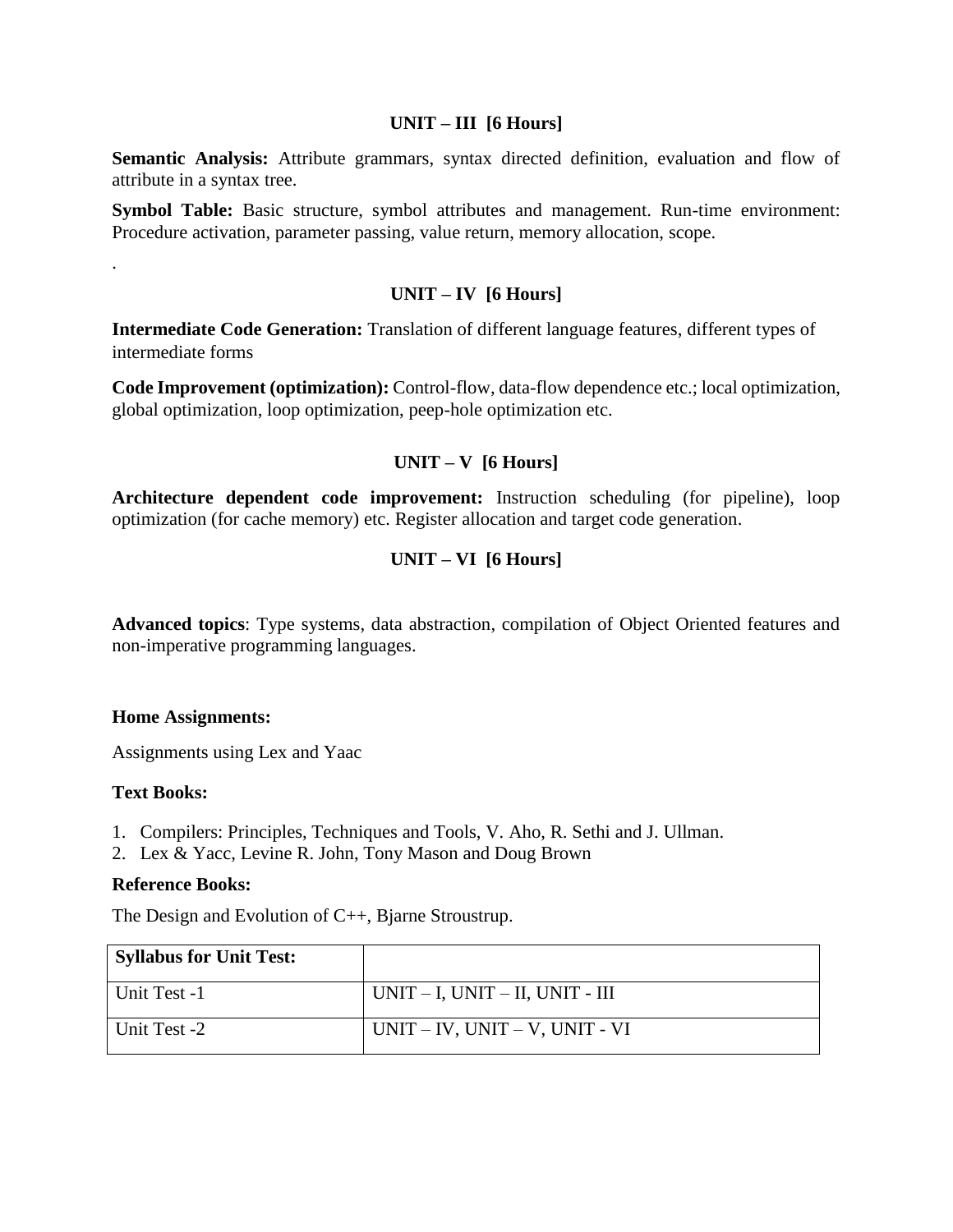## **FUNDAMENTALS OF MANAGEMENT**

| <b>TEACHING</b><br><b>SCHEME:</b> | <b>EXAMINATION SCHEME:</b>             | <b>CREDITS ALLOTTED:</b>                             |
|-----------------------------------|----------------------------------------|------------------------------------------------------|
| <b>Lectures: 4 Hrs/Week</b>       | <b>Semester Examination: 60 marks</b>  | <b>Theory: 4 Credits</b>                             |
| Tutorials: NIL                    | <b>Continuous Assessment: 40 marks</b> | <b>Term Work and Practical</b><br><b>Credit: NIL</b> |
| Lab: NIL                          | <b>Term Work and Practical: Nil</b>    |                                                      |

**Course Pre Requisites:** Preliminary awareness about the functioning of any organization

## **Course Objective:**

- 1. To impart knowledge about various management and organization principles which governs the functioning of a firm/organization
- 2. To explain about concepts of leadership, organizational design, organization behavior and managerial ethics.

**Course Outcomes:** After completion of course, students should be able to

- **7.** Understand the evolution of management
- **8.** Explain intricacies of different functions of management.
- **9.** Categorize behavior of individuals in an organization
- **10.** Distinguish between approaches to organizational design.
- **11.** Analyze importance and types of work ethics
- **12.** Identify importance and traits of leadership

**Topics to Be Covered:** 

## **UNIT – I [6 Hours]**

**Management Theories:** Concept and Foundations of Management, Evolution of Management Thoughts [Pre-Scientific Management Era (before 1880), Classical management Era (1880-1930), Neo-classical Management Era (1930-1950), Modern Management era (1950-on word). Contribution of Management Thinkers: Taylor, Fayol, Elton Mayo etc.

# **UNIT – II [6 Hours]**

**Functions of Management-** Planning, Organizing, Staffing, Directing, Controlling

# **UNIT – III [6 Hours]**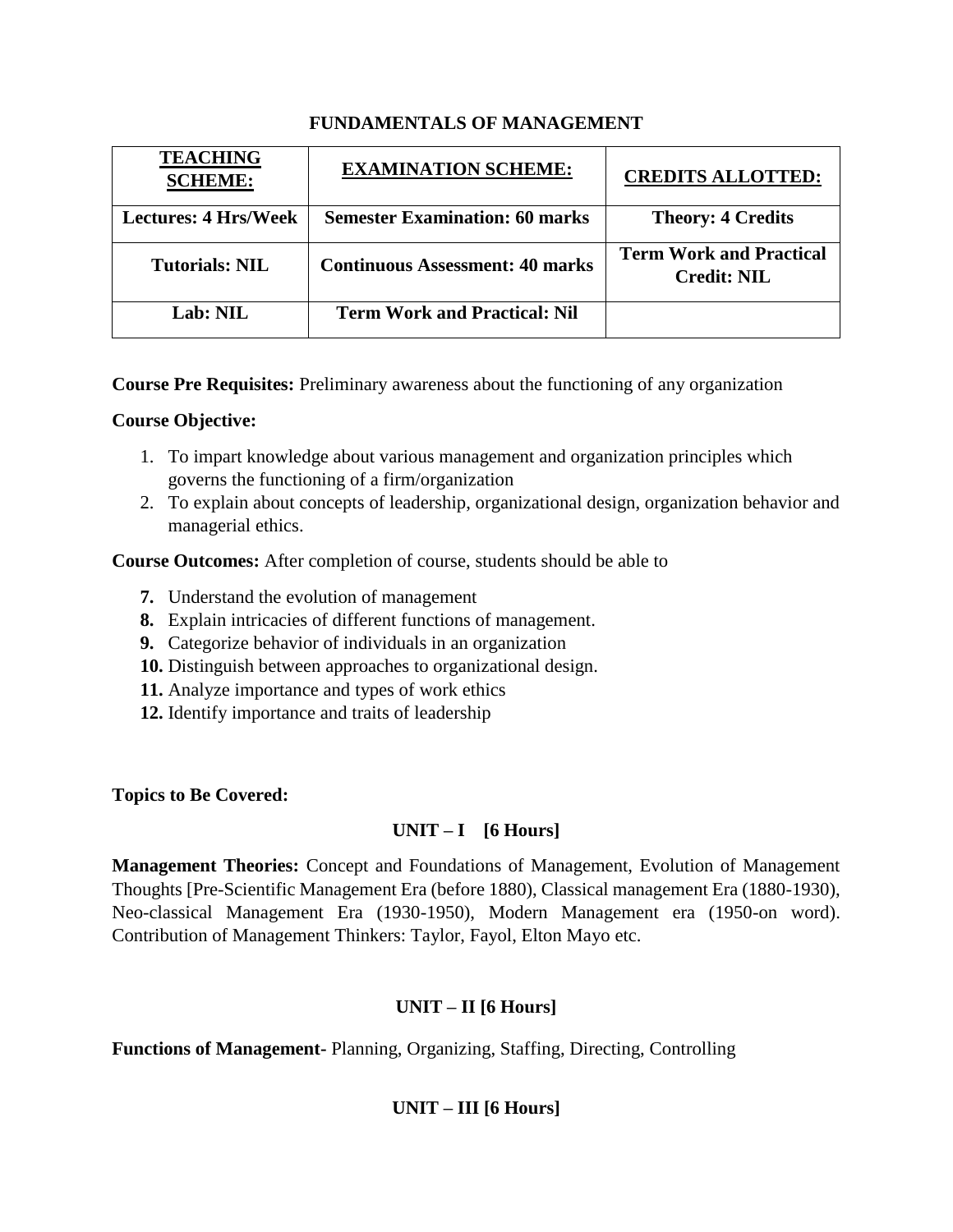**Organization Behavior:** Introduction, Personality, Perception, Learning and Reinforcement, Motivation, Group Dynamics, Power & Influence, Work Stress and Stress Management, Decision Making, Problems in Decision Making, Decision Making, Organizational Culture, Managing Cultural Diversity

## **UNIT – IV [6 Hours]**

**Organizational Design:** Classical, Neoclassical and Contingency approaches to organizational design; Organizational theory and design, Organizational structure (Simple Structure, Functional Structure, Divisional Structure, Matrix Structure)

## **UNIT – V [6 Hours]**

**Managerial Ethics:** Ethics and Business, Ethics of Marketing & advertising, Ethics of Finance & Accounting, Decision – making frameworks, Business and Social Responsibility, International Standards, Corporate Governance, Corporate Citizenship, Corporate Social Responsibility

## **UNIT – VI [6 Hours]**

**Leadership:** Concept, Nature, Importance, Attributes of a leader, developing leaders across the organization, Leadership Grid.

**Home Assignments:** The topic for class discussion will be mentioned beforehand and students should be ready to discuss these topics (in groups) in class. Students are required to meet in groups before coming to class and prepare on the topic. Few topics are mentioned below as examples. Instructor can add or change any topic as per requirement.

- 1. Topic: Corporate social responsibility (CSR) and HRM implications: What does it mean to be socially responsible within an increasingly financially driven market economy?
- 2. Topic: Leaders are Born, Not Made! The debate

**Text Books:** Richard L. Daft, *Understanding the Theory and Design of Organizations*

## **Reference Books:**

.

- 1. Stephen P. Robbins, Timothy A. Judge, Neharika Vohra, *Organizational Behavior*
- 2. Other relevant articles or books could be sent later to the students.

| <b>Syllabus for Unit Test:</b> |                                         |
|--------------------------------|-----------------------------------------|
| Unit Test -1                   | $UNIT - I$ , $UNIT - II$ , $UNIT - III$ |
| Unit Test -2                   | $UNIT - IV$ , $UNIT - V$ , $UNIT - VI$  |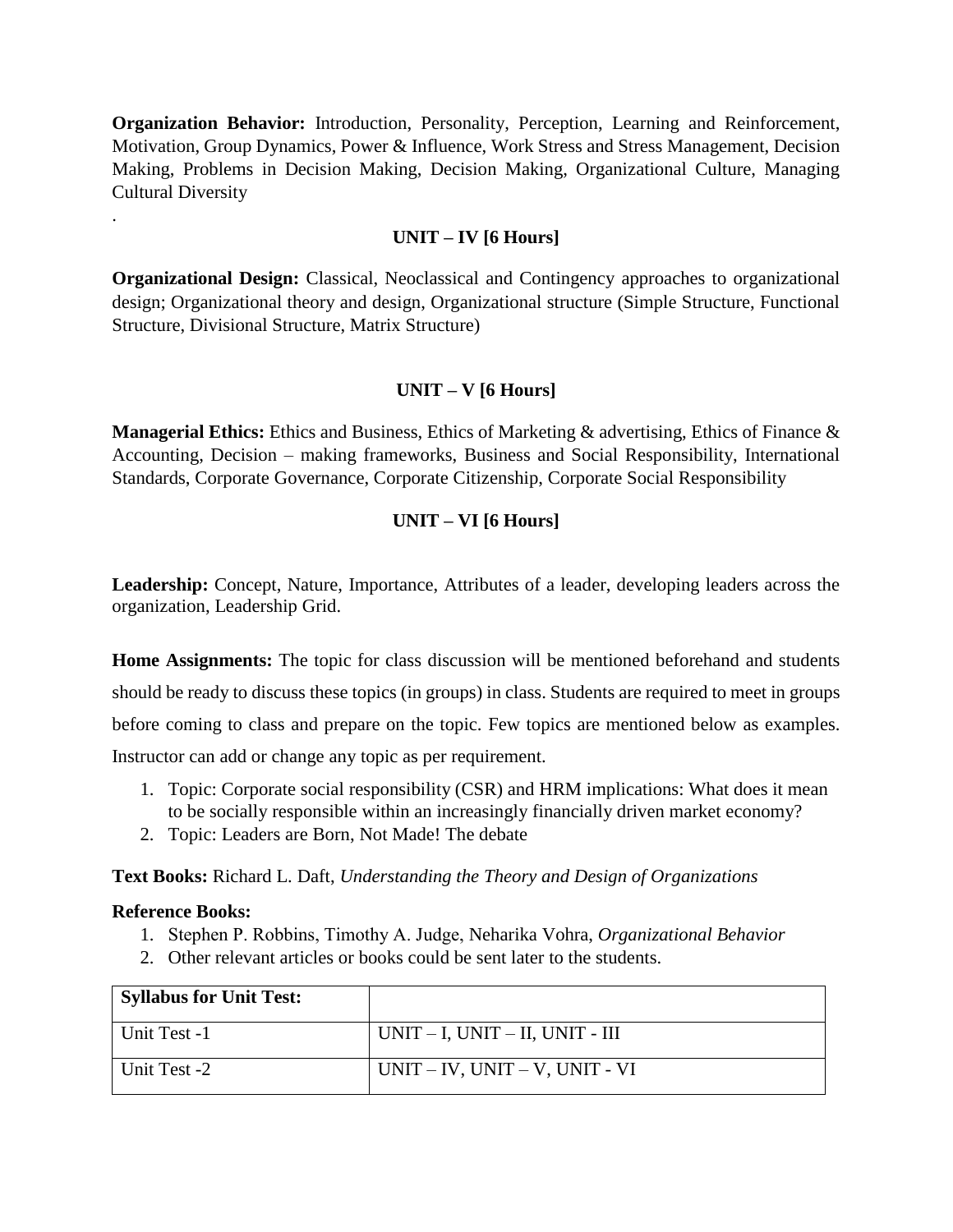# **BUSINESS STRATEGY**

| <b>TEACHING</b><br><b>SCHEME:</b> | <b>EXAMINATION SCHEME:</b>             | <b>CREDITS ALLOTTED:</b>                             |
|-----------------------------------|----------------------------------------|------------------------------------------------------|
| <b>Lectures: 3 Hrs./Week</b>      | <b>Semester Examination: 60 marks</b>  | <b>Theory: 3 Credits</b>                             |
| <b>Tutorials: NIL</b>             | <b>Continuous Assessment: 40 marks</b> | <b>Term Work and</b><br><b>Practical credit: NIL</b> |
| Lab: NIL                          | <b>Term Work and Practical: NIL</b>    |                                                      |

**Course Pre Requisites:** Introductory awareness of Business terminologies and functions

**Course Objective:** Familiarize the fundamental principles and practices of business development

## **Course Outcomes:**

This course will help students,

- 13. To summarize the important concepts of strategic management
- 14. To identify the process and capabilities for internal environment of a firm.
- 15. To understand the startegies applicable for external environments of firm
- 16. To examine corporate strategies
- 17. To compare the various business growth strategies
- 18. To understand the process of strategy implementation

#### **Topics to Be Covered:**

## **UNIT – I [6 Hours]**

#### **Introduction to Strategic Management**

- Importance of Strategic Management
- Vision and Objectives
- Schools of thought in Strategic Management
- Strategy Content, Process, and Practice
- Fit Concept and Configuration Perspective in Strategic Management

## **UNIT – II [6 Hours]**

#### **Internal Environment of Firm- Recognizing a Firm's Intellectual Assets**

- Core Competence as the Root of Competitive Advantage
- Sources of Sustained Competitive Advantage
- Business Processes and Capabilities-based Approach to Strategy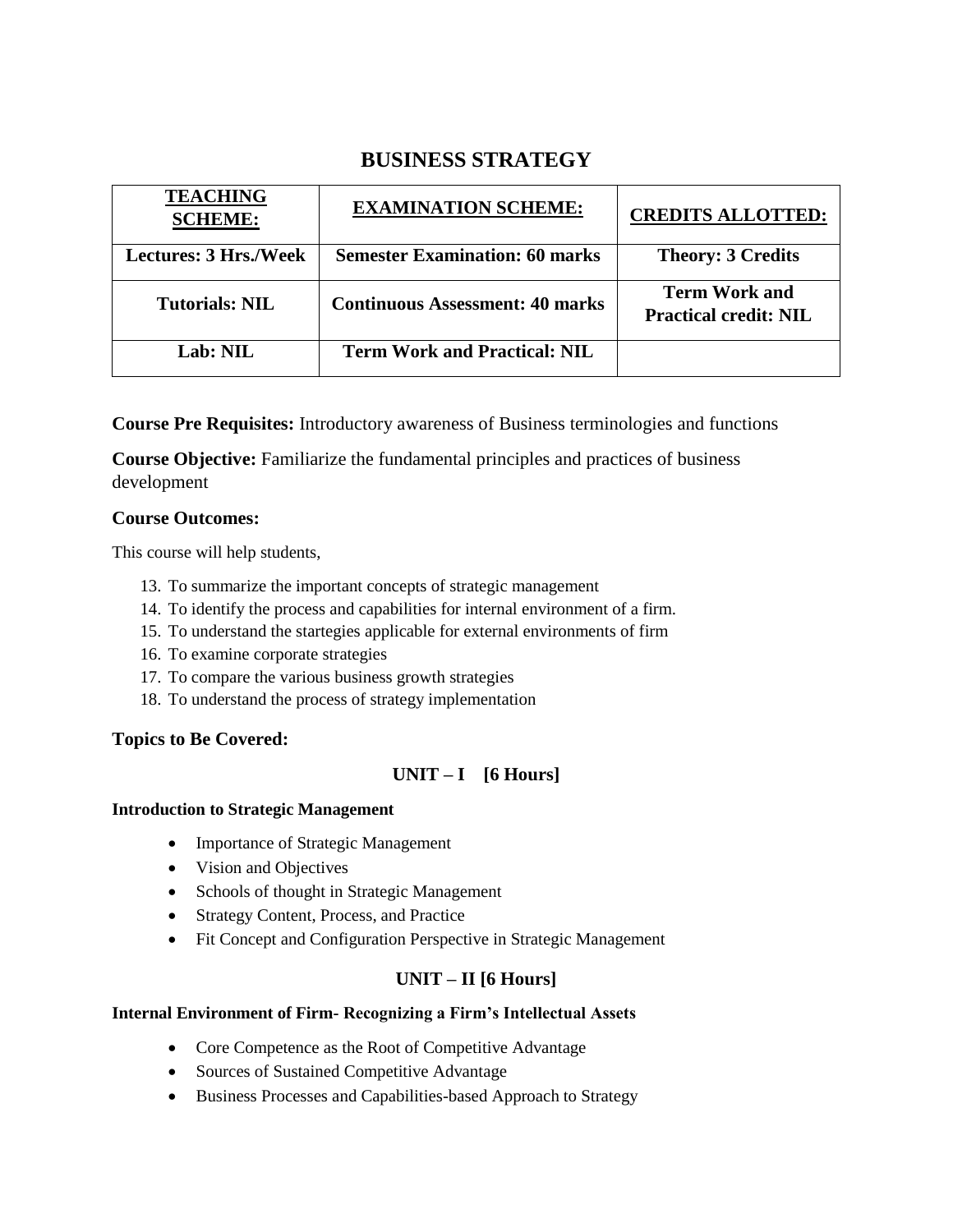## **UNIT – III [6 Hours]**

#### **External Environments of Firm- Competitive Strategy**

- Five Forces of Industry Attractiveness that Shape Strategy
- The concept of Strategic Groups, and Industry Life Cycle
- Generic Strategies
- Generic Strategies and the Value Chain
- $\bullet$

## **UNIT – IV [6 Hours]**

#### **Corporate Strategy**

- The Motive for Diversification
- Related and Unrelated Diversification
- Business Portfolio Analysis

## **UNIT – V [6 Hours]**

#### **Growth Strategies**

- Expansion, Integration and Diversification
- Strategic Alliances, Joint Ventures, and Mergers & Acquisitions

## **UNIT – VI [6 Hours]**

#### **Strategy Implementation: Structure and Systems**

- The 7S Framework
- Strategic Control and Corporate Governance

#### **Home Assignments:**

- Latest business events would be discussed in class and students should be ready to discuss these events (in groups). The topic will be mentioned beforehand. Students are required to meet in groups before coming to class and prepare on the topic.
- There will be periodic homework assignments relating to the course concepts or mini-cases. Specific instructions will be given separately.

## **Text Books:**

1. Robert M. Grant (2012). *Contemporary Strategic Management*, Blackwell, 7th Edition.

#### **Reference Books:**

- 1. M.E. Porter, *Competitive Strategy*, 1980. M.E. Porter,
- 2. *Competitive Advantage*, 1985 Richard Rumelt (2011).

*Good Strategy Bad Strategy: The Difference and Why It Matters*.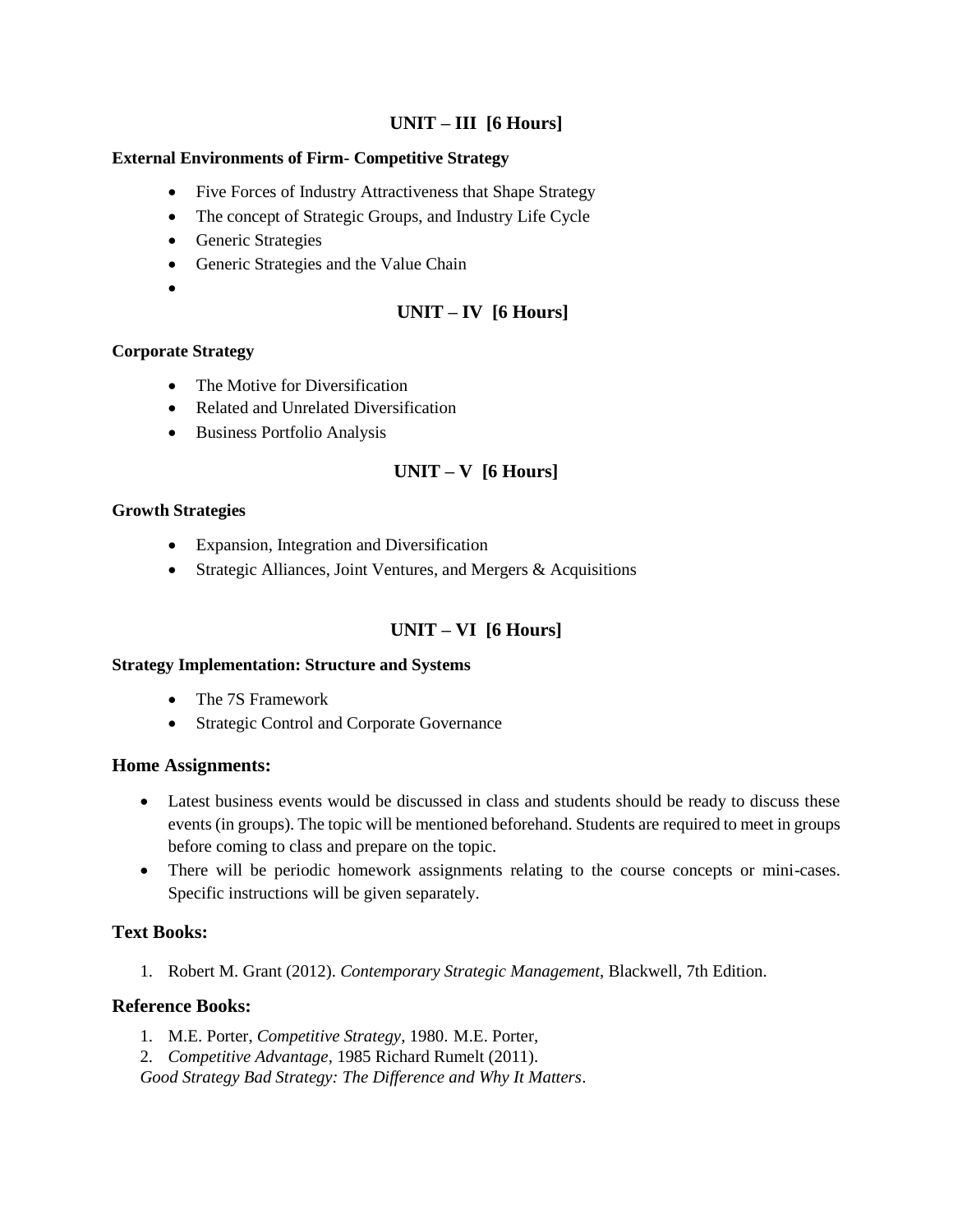| <b>Syllabus for Unit Test:</b> |                                         |
|--------------------------------|-----------------------------------------|
| Unit Test -1                   | $UNIT - I$ , $UNIT - II$ , $UNIT - III$ |
| Unit Test -2                   | $UNIT - IV$ , $UNIT - V$ , $UNIT - VI$  |

# **DESIGN THINKING**

| <b>TEACHING SCHEME:</b> | <b>EXAMINATION SCHEME:</b>             | <b>CREDITS ALLOTTED:</b> |
|-------------------------|----------------------------------------|--------------------------|
| Lectures: 3Hrs./Week    | <b>Semester Examination: 60 marks</b>  | <b>Theory: 3 Credits</b> |
| Tutorials: NA           | <b>Continuous Assessment: 40 marks</b> | Term Work credit: 1      |
| Lab: 2Hrs./Week         | <b>Term Work and Oral: 50</b>          |                          |

**Course Pre Requisites:** Students should be well versed with the concepts from all nits from Semesters I, II, III and IV.

#### **Course Objective:**

- 1. Recognize the importance of design thinking.
- 2. Explain the phases in the design thinking process.
- 3. List the steps required to complete each phase in design thinking process
- 4. Apply each phase in the design thinking process.
- 5. Use doodling and storytelling in presenting ideas and prototypes
- 6. Create value proposition statements as part of their presentations
- 7. Recognize how design thinking can help in functional work
- 8. Recognize how Agile and design thinking complement each other to deliver customer satisfaction

#### **Course Outcomes:**

After successful completion of this course students will be able to:

- 1. Implement the Phases in the DT process
- 2. Identify the steps required to conduct an immersion activity
- 3. Design personas to create problem statements in the define phase of DT
- 4. Apply the steps in the ideate phase of DT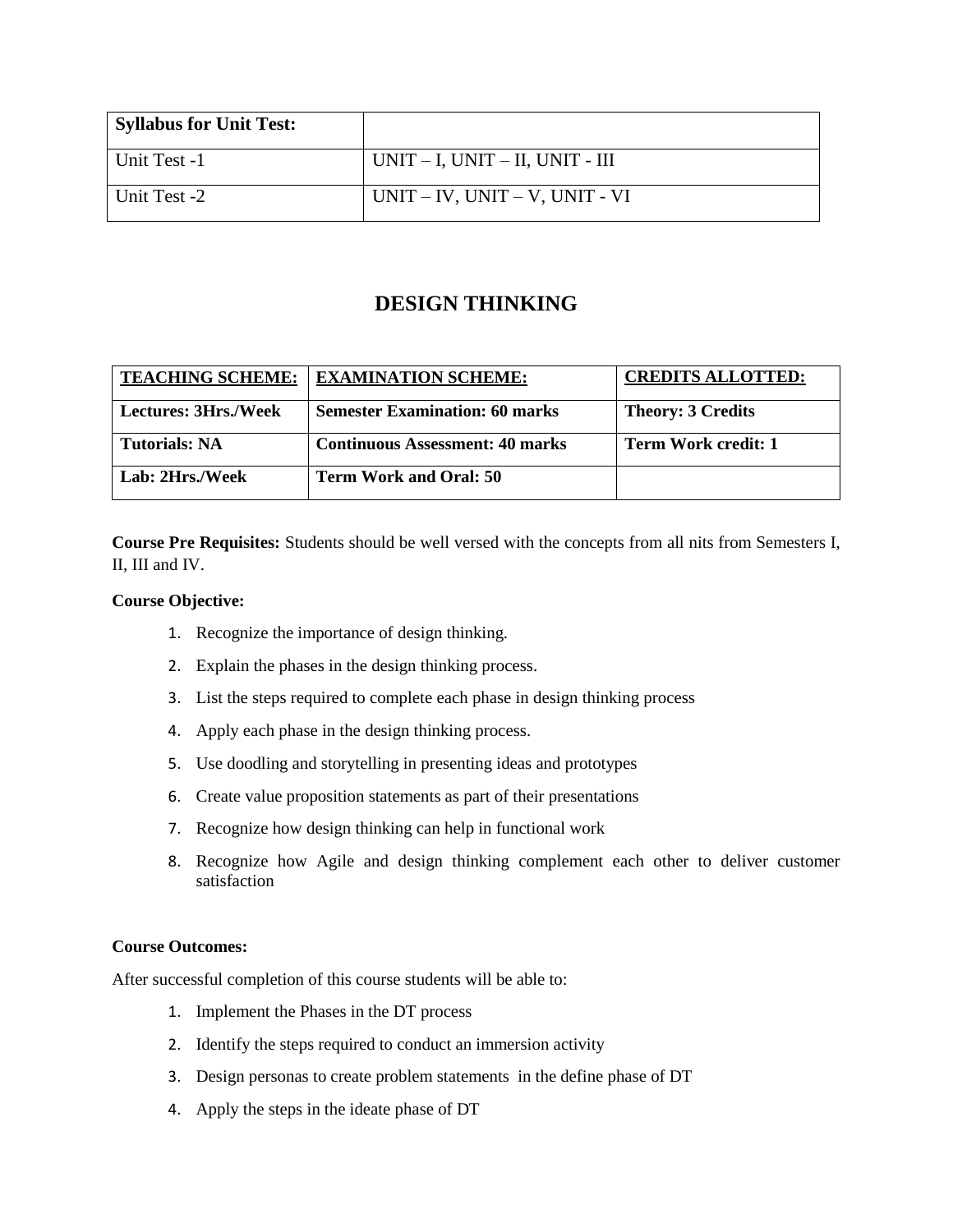- 5. Design a prototype to create a value proposition statement
- 6. Test a prototype created through a DT process

#### **Topics to Be Covered:**

#### **UNIT – I [6 Hours]**

**Introduction:** Recognize the importance of Design Thinking (DT) why is Design Thinking important for business?, Why is Design Thinking important for you?, Identify the steps in the DT process, What is DT? Empathize (search for rich stories and find some love), Define (user need and insights – their POV), Ideate (ideas, ideas, ideas), Prototype (build to learn), Test (show, don't tell)

#### **UNIT – II [6 Hours]**

**Empathy Phase:** Recognize the steps in the empathize phase of DT, What is empathy? Ask What? How? Why?, Different types to developing Empathy towards People Identify the steps required to conduct an immersion activity, How to empathize?, Introduction to Immersion Activity, Conduct an immersion activity and fill up the DT question template, Immersion activity

#### **UNIT – III [6 Hours]**

**Define Phase:** Creating personas: Recognize the steps to create personas in the define phase of DT, What is a persona and how do I create one? Four Different Perspectives on Personas 1)Goal-directed Personas 2)Role-Based Personas 3) Engaging Personas 4) Fictional Personas, 10 steps to Creating Your Engaging Personas and Scenarios Recognize the steps to create problem statements in the define phase of DT, Problem statements, Defining problem statements, Define the problem statements in the define phase of DT

#### **UNIT – IV [6 Hours]**

**Ideate Phase:** How to Ideate?, Recognize the steps in the ideate phase of DT, Apply the steps in the ideate phase of DT, Ideation games: Game 1: Six Thinking Hats, Game 2: Million-dollar idea, Ideate to find solutions, Characteristics Required for Successful Ideation, Recognize how doodling can help to express ideas, Recognize the importance storytelling in presenting ideas and prototypes, What is Storytelling in DT?

 $UNIT - V$  [6 Hours]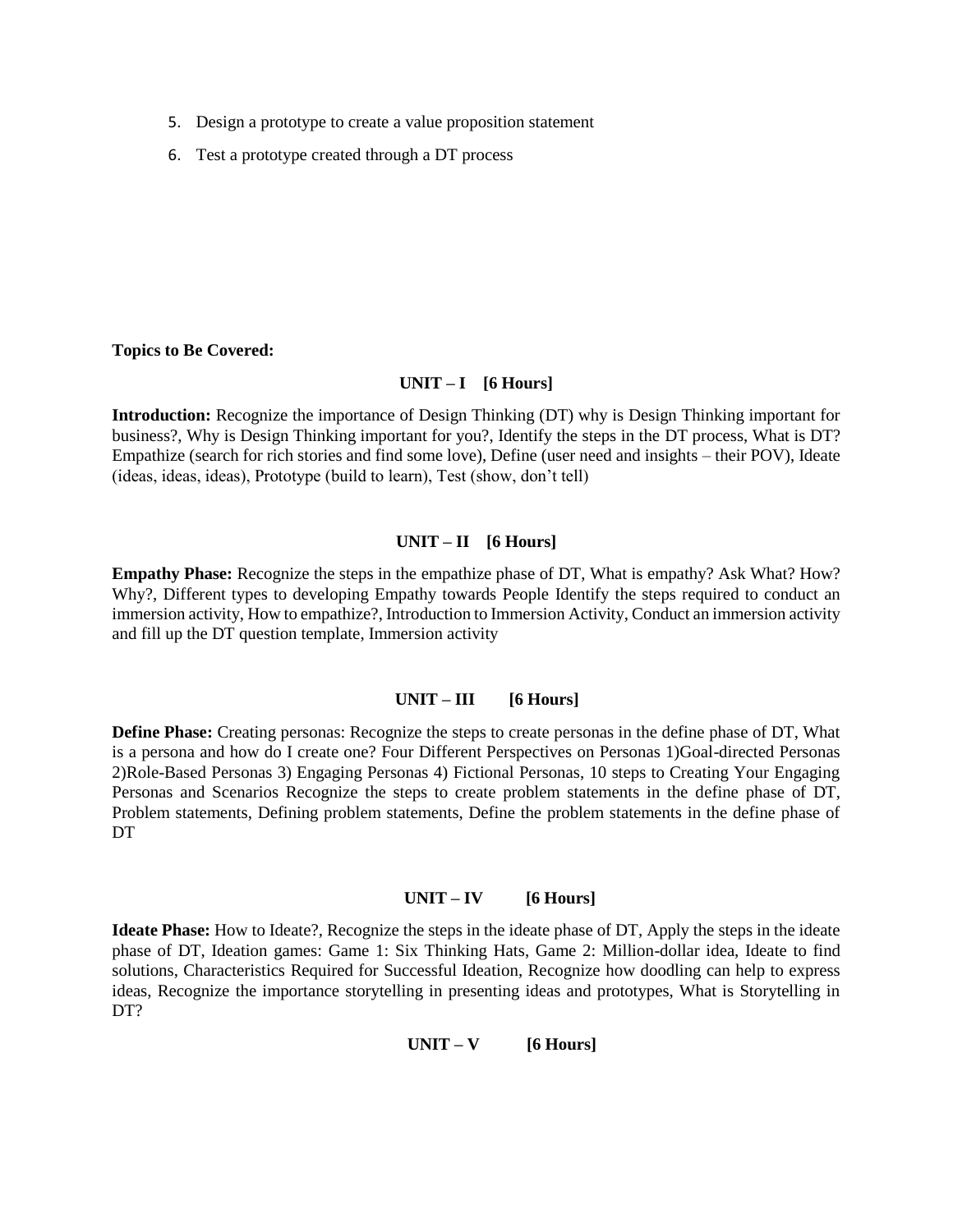**Prototype phase:** Recognize the importance of the prototype phase in DT, Prototype your idea, Create a prototype: Types of Prototyping 1) Low-Fidelity Prototyping 2) High-Fidelity Prototyping, Guidelines for Prototyping, Recognize the importance of service value proposition, Create a value proposition statement

#### **UNIT – VI [6 Hours]**

**Testing Phase:** Testing in Design Thinking, Test the Prototype, Role of DT in your work, discuss How DT can help me to become a better coder?, Agile and DT complement each other to deliver customer satisfaction, Share your Satori.

#### **Home Assignments:**

Implementation of Different Design Thinking Phase based on various activities.

#### **Text Books:**

- 1. Design Thinking business innovation by author Maurício Vianna Ysmar Vianna Isabel K. Adler Brenda Lucena Beatriz Russo http://www.designthinkingbook.com
- 2. The Basics of User Experience Design by interaction design foundation

#### **Reference Books:**

Hooked by Nir Eyal

The Art of Creative Thinking by Rod Judkins

Start Up nation by Dan Senor and Saul singer

Start with Why by Simon Sinek

#### **Web References:**

- 1. https://www.interaction-design.org/literature/article/stage-1-in-the-design-thinkingprocess-empathise-with-your-users
- 2. https://www.interaction-design.org/literature/article/personas-why-and-how-youshould-use-them

| <b>Syllabus for Unit Test:</b> |                                         |
|--------------------------------|-----------------------------------------|
| Unit Test -1                   | $UNIT - I$ , $UNIT - II$ , $UNIT - III$ |
| Unit Test -2                   | $UNIT - IV$ , $UNIT - V$ , $UNIT - VI$  |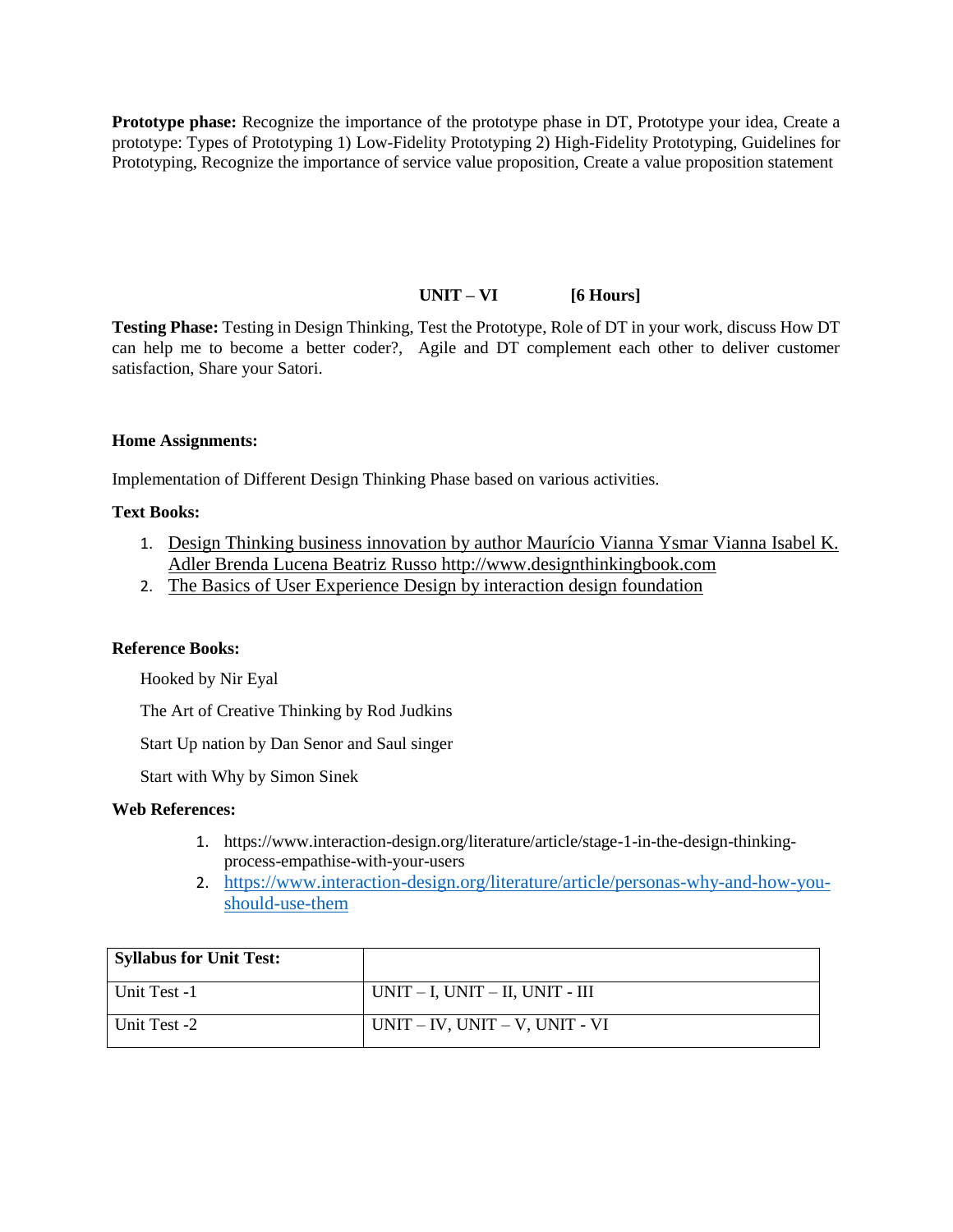# **Practical**

## **Summative Assessment based on End Semester Project**

| <b>Bloom's Level</b>           | <b>Topics</b>                                                            | <b>Contents</b>                                                                                                                                                                                                                                                                                                                                                                                                                                                                     |          | <b>Marks</b> |
|--------------------------------|--------------------------------------------------------------------------|-------------------------------------------------------------------------------------------------------------------------------------------------------------------------------------------------------------------------------------------------------------------------------------------------------------------------------------------------------------------------------------------------------------------------------------------------------------------------------------|----------|--------------|
| Understand<br>Apply<br>Analyze | Understand, Analyze,<br>Apply<br>Conduct and apply DT in<br>the project. | <b>Option 1:</b> Each group needs to<br>present a Prototype of how they can<br>apply DT in their functional work or<br>coding. Examples will be provided<br>to explain what exactly they need to<br>do.<br><b>Option 2:</b> Each group will apply DT<br>to create a prototype to improve any<br>existing product or service.<br>For both options, groups need to<br>complete all phases of the Stanford<br>DT model and include the outputs of<br>each phase in their presentation. | 12 Hours | 50           |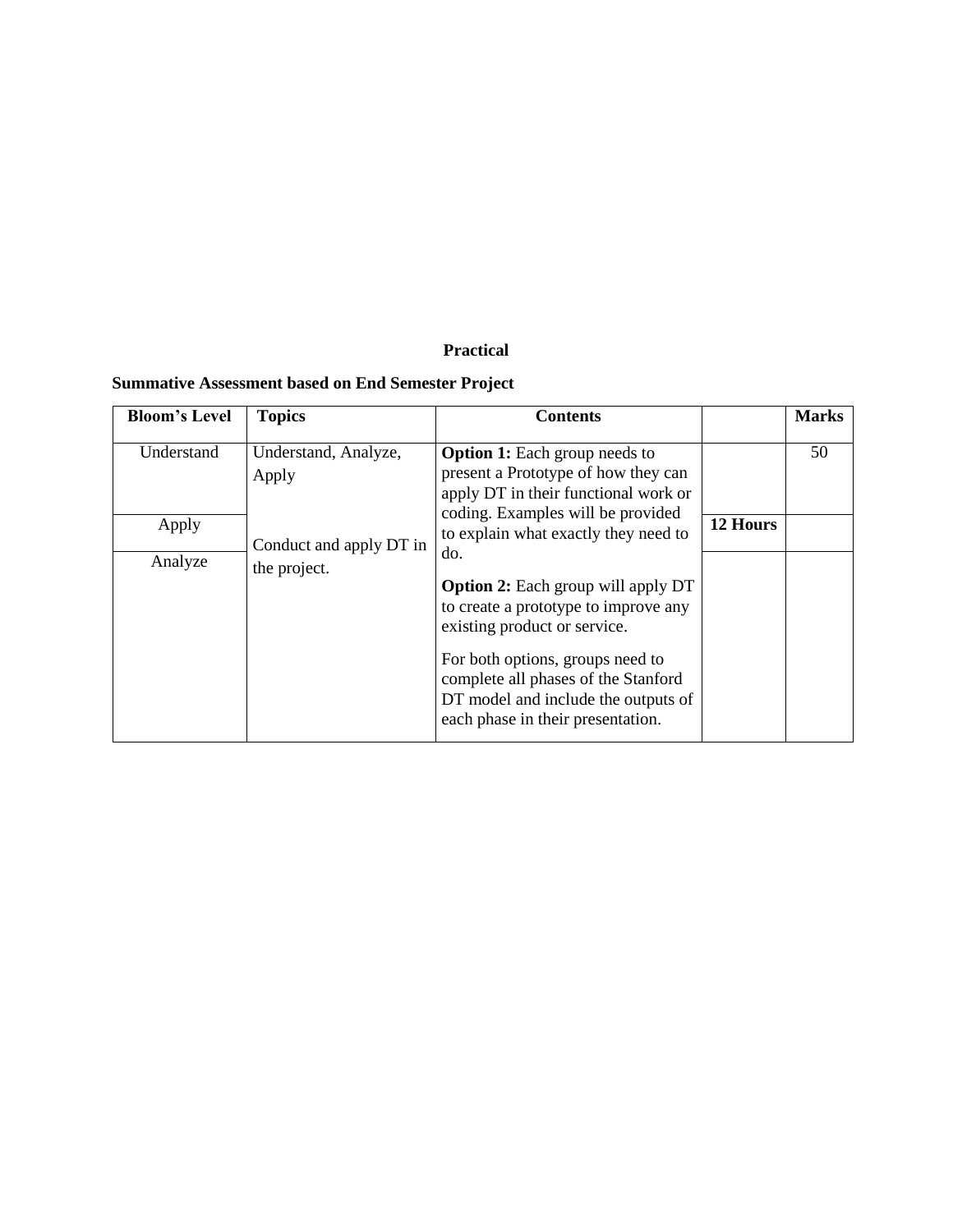| <b>TEACHING</b><br><b>SCHEME:</b> | <b>EXAMINATION SCHEME:</b>                | <b>CREDITS ALLOTTED:</b>                      |
|-----------------------------------|-------------------------------------------|-----------------------------------------------|
| <b>Lectures: 3Hrs./Week</b>       | <b>Semester Examination: 60 marks</b>     | <b>Theory: 4 Credits</b>                      |
| <b>Tutorials: 1Hr./Week</b>       | <b>Continuous Assessment: 40</b><br>marks | <b>Term Work and Oral</b><br><b>Credit: 1</b> |
| Lab: 2 Hrs./Week                  | <b>Term Work and Oral: 50</b>             |                                               |

## **Elective -I Machine Learning**

#### **Course Pre-Requisites:**

- 1) Basic concepts of statistics.
- 2) Knowledge of fundamentals of AI.

#### **Course Objective:**

- **1)** To simulate decision making and thinking in machine.
- **2)** To understand standard Machine Learning practices.
- **3)** To apply algorithms for precise result.

#### **Course Outcomes: Students will be able to**

- 19. Learn relationship between human and machine.
- 20. Implement basic classification algorithms
- 21. Implement enhanced classification algorithms
- 22. Implement HMM in detail
- 23. Apply concepts of regression for various application
- 24. Apply expectation maximization techniques for optimization.

#### **Topics to Be Covered:**

#### **UNIT – I [6 Hours]**

Introduction to Machine Learning (ML); Relationship between ML and human learning; A quick survey of major models of how machines learn; Example applications of ML

## **UNIT – II [6 Hours]**

Classification: Supervised Learning; The problem of classification; Feature engineering; Training and testing classifier models; Cross-validation; Model evaluation (precision, recall, F1-mesure, accuracy, area under curve); Statistical decision theory including discriminant functions and decision surfaces.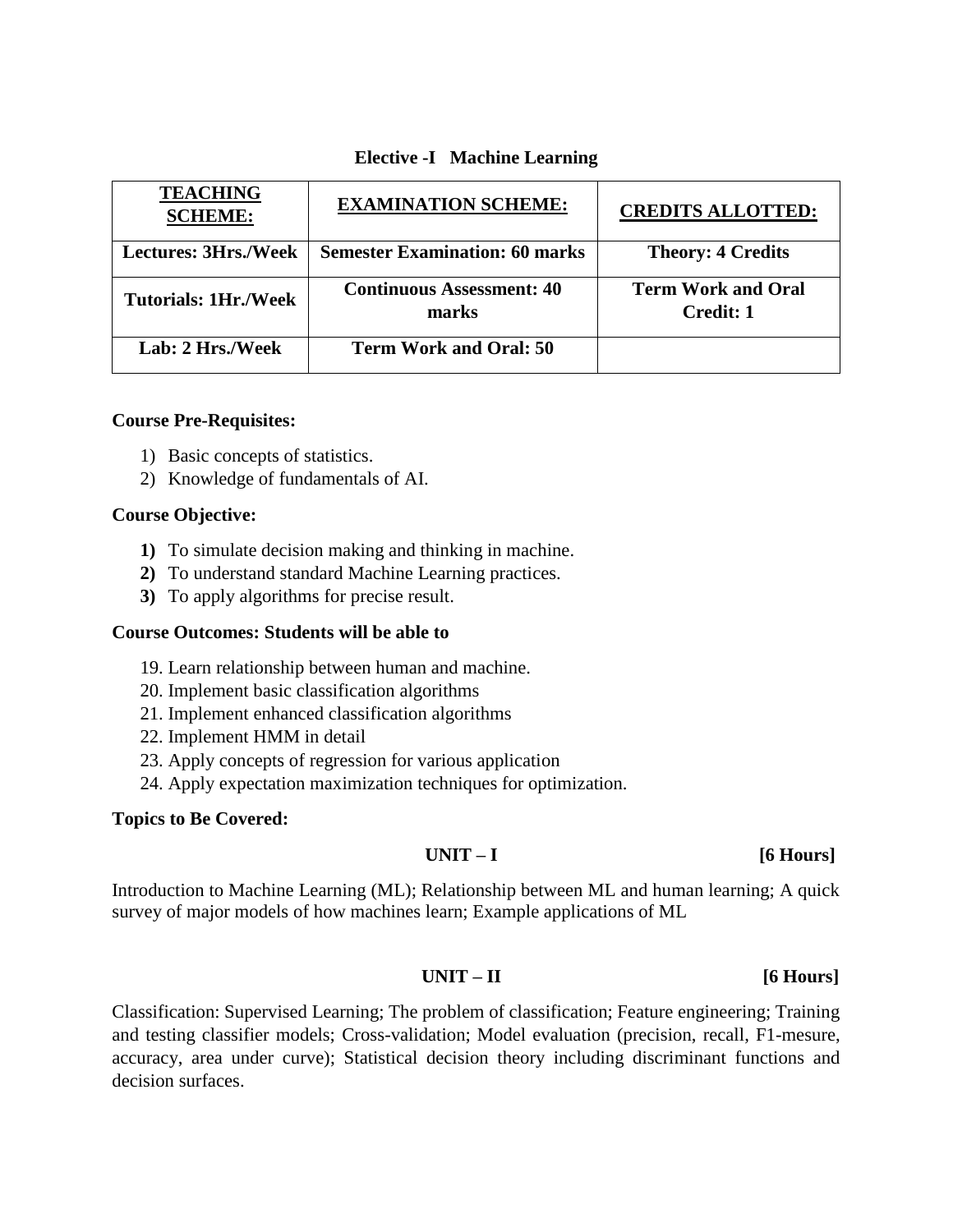#### **UNIT – III** [6 Hours]

Naive Bayes classification; Bayesian networks; Decision Tree and Random Forests; k-Nearest neighbor classification; Support Vector Machines; Artificial neural networks including backpropagation; Applications of classifications; Ensembles of classifiers including bagging and boosting.

## **UNIT – IV [6 Hours]**

Hidden Markov Models (HMM) with forward-backward and Vierbi algorithms; Sequence classification using HMM; Conditional random fields; Applications of sequence classification such as part-of-speech tagging.

## **UNIT – V [6 Hours]**

Regression: Multi-variable regression; Model evaluation; Least squares regression; Regularization; LASSO; Applications of regression Association rule mining algorithms including apriori.

## **UNIT – VI [6 Hours]**

Expectation-Maximization (EM) algorithm for unsupervised learning Clustering: average linkage; Ward's algorithm; Minimum spanning tree clustering; K-nearest neighbors clustering; BIRCH; CURE; DBSCAN Anomaly and outlier detection methods.

#### **Home Assignments:**

- (1) Introduction to WEKA and R
- (2) Classification of some public domain datasets in UCI ML repository

#### **Mini projects in the Lab:**

- (1) Implementation of one clustering algorithm
- (3) Implementation of one association rule mining algorithm
- (4) Implementation of one anomaly detection algorithms
- (5) Implementation of EM algorithm for some specific problem

#### **Text Books:**

[1] R.O. Duda, P.E. Hart, D.G. Stork, **Pattern Classification**, 2/e, Wiley, 2001.

#### **Reference Books:**

- [1] C. Bishop, **Pattern Recognition and Machine Learning**, Springer, 2007.
- [2] E. Alpaydin, **Introduction to Machine Learning**, 3/e, Prentice-Hall, 2014.
- [3] A. Rostamizadeh, A. Talwalkar, M. Mohri, **Foundations of Machine Learning**, MIT Press.
- [4] A. Webb, **Statistical Pattern Recognition**, 3/e, Wiley, 2011.